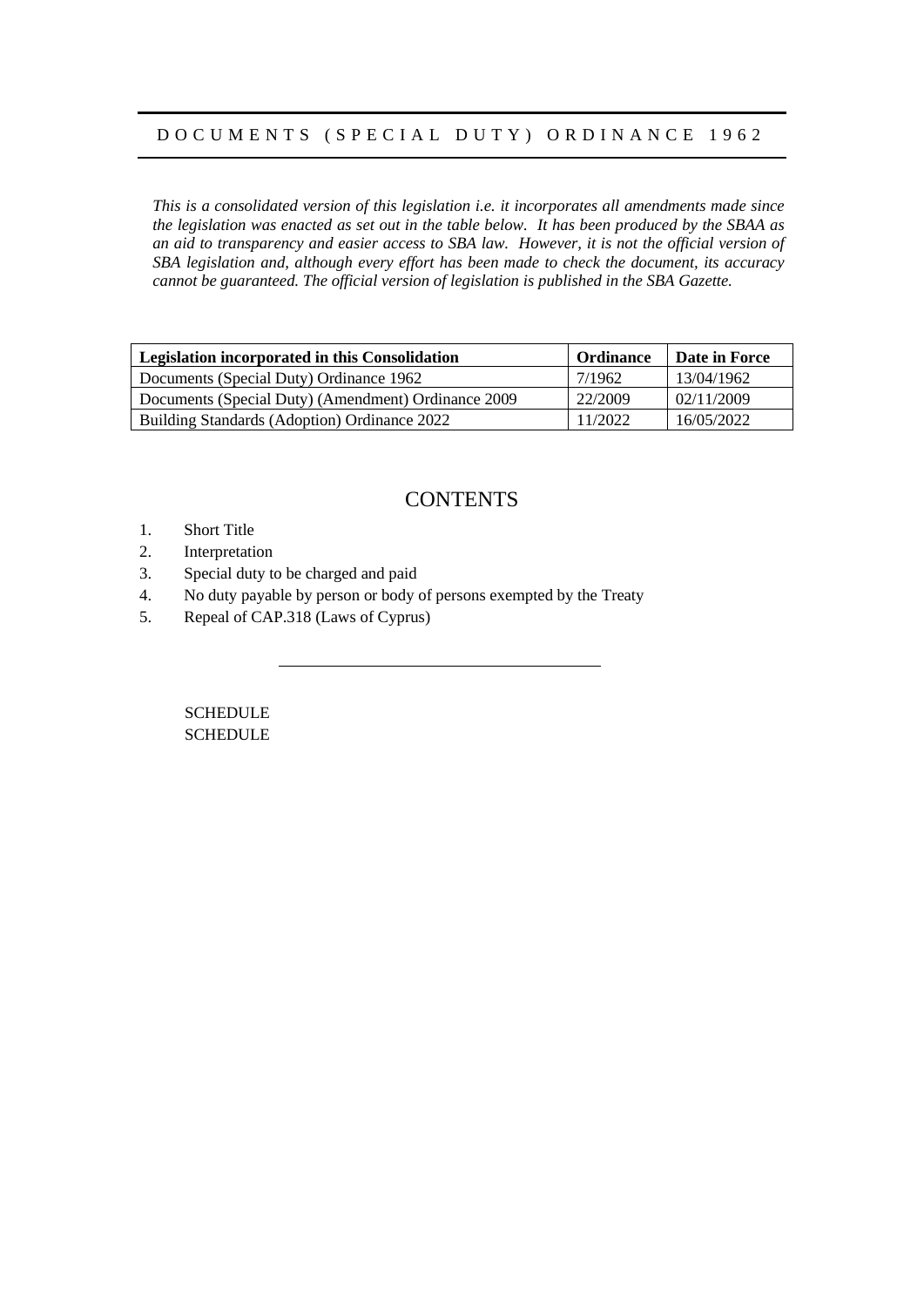An Ordinance To Impose Special Duty in Respect of Certain Documents

**Be** it enacted by the Administrator of the Sovereign Base Areas of Akrotiri and Dhekelia as follows:-

#### **Short Title**

**1.** This Ordinance may be cited as the Documents (Special Duty) Ordinance, 1962.

#### **Interpretation**

**2.**

"appropriate authority" means the authority established by, or appointed under, or mentioned in, any Ordinance or public instrument enumerated in column 2 of the Schedule hereto, having power to deal with any document described in column 3 of the Schedule hereto.

"Treaty" means the Treaty concerning the establishment of the Republic of Cyprus between the United Kingdom of Great Britain and Northern Ireland, the Kingdom of Greece and the Republic of Turkey of the one part and the Republic of Cyprus of the other part.

#### **Special duty to be charged and paid**

**3.**—(1) Whenever any document described in column 3 of the Schedule hereto is delivered to, issued by or sent to or left with the appropriate authority, under the provisions of any Ordinance or public instrument enumerated in column 2 of the Schedule to this Ordinance, there shall be paid to the appropriate authority, in respect of every such document, a special duty at the rate of appearing in column 4 of the said Schedule and set opposite to the description of such document.

(2) The special duty imposed by this Ordinance in respect of any document described in column 3 of the Schedule to this Ordinance shall be in addition to any other fee, charge or duty payable in respect of any such document under the provisions of any other Ordinance or public instrument in force for the time being.

(3) The Administrator may, by notice published in the Gazette, add to, delete from or amend the Schedule.

#### **No duty payable by person or body of persons exempted by the Treaty**

**4.** No duty shall be payable under this Ordinance in respect of any document described in the Schedule to this Ordinance by any person or body of persons who is exempt from the payment of such duty under any provisions of the Treaty, or who would be so exempt if such document were delivered to, or issued by or sent to or left with an authority in the Republic.

#### **Repeal of CAP.318 (Laws of Cyprus)**

**5.** The Documents (Special Duty) Ordinance, is hereby repealed.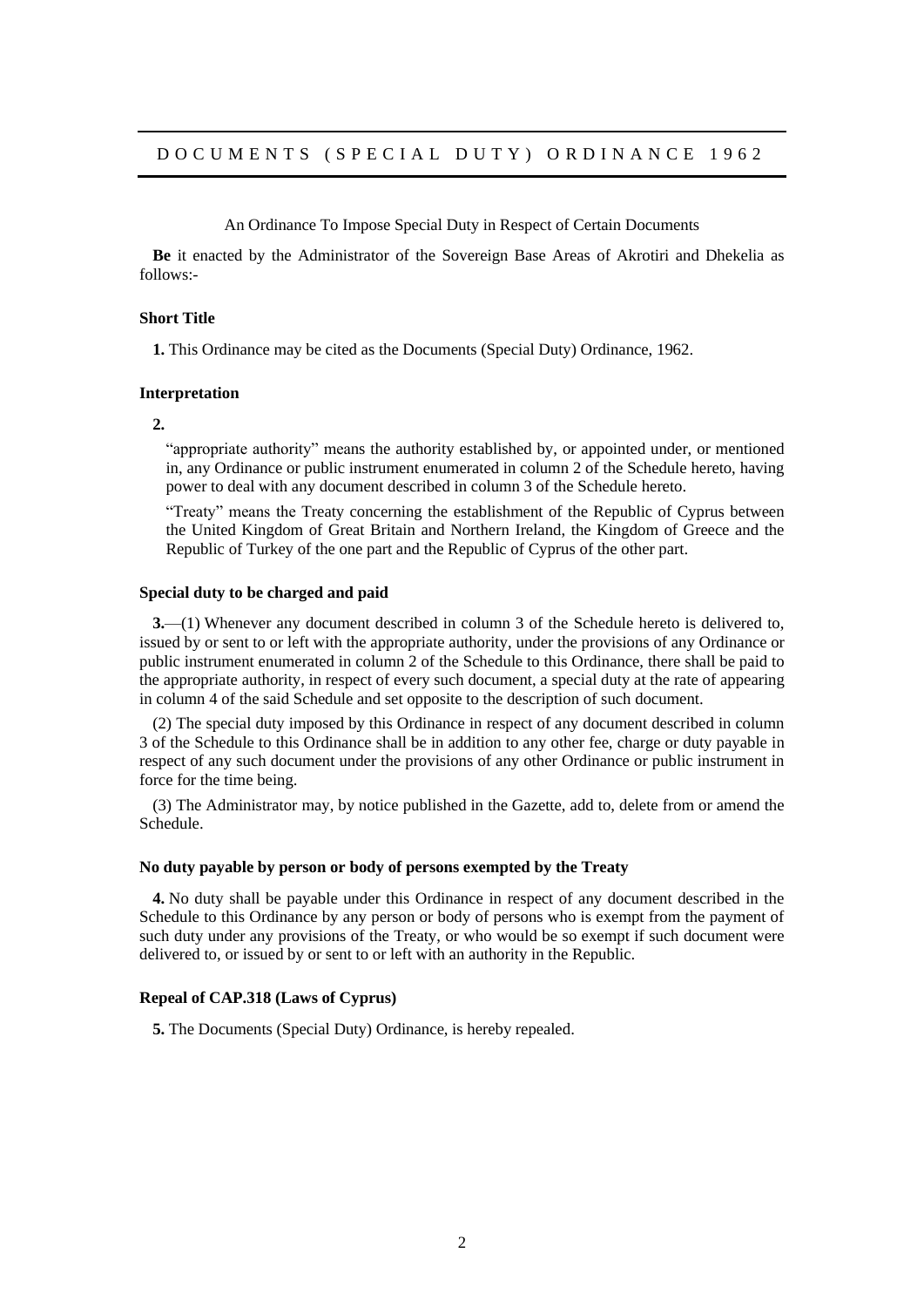# SCHEDULE (**a**) (Section 3)

| Column<br>1 | Column <sub>2</sub>                                                                                 | Column 3                                                                                                                                                                                                                                                       | Column 4                                 |
|-------------|-----------------------------------------------------------------------------------------------------|----------------------------------------------------------------------------------------------------------------------------------------------------------------------------------------------------------------------------------------------------------------|------------------------------------------|
|             | <b>Ordinance or Public</b><br>Instrument                                                            | Description of Document                                                                                                                                                                                                                                        | Rate of Special<br>Duty<br>€             |
| 1.          | <b>Antiquities Ordinance</b><br>1975 (Ordinance<br>12/75                                            | (a) Licence to export antiquities:<br>(i) For objects of a value not<br>exceeding $€17$<br>(ii) For objects of a value<br>exceeding $€17$                                                                                                                      | 0.42<br>5% of the value<br>of the object |
|             |                                                                                                     | (b) Licence to deal in antiquities                                                                                                                                                                                                                             | 10.20                                    |
| 2.          | <b>Patent Ordinance</b><br>(Cap 266)<br>Patents Rules 1958<br>(Col Sub Leg 672/58)<br>Vol. 2, p690) | Application, request,<br>declaration, appeal, notification,<br>notice, certificate of registration<br>and any other document required<br>to be delivered, or to be sent to,<br>issued by, or left with, the<br>Registrar of Patents in respect of<br>a patent. | 0.42                                     |
| 3.          | Sale of Intoxicating<br><b>Liquors Ordinance</b><br>(Cap 144)                                       | (a) Licence to sell intoxicating<br>liquors                                                                                                                                                                                                                    | 1                                        |
|             |                                                                                                     | (b) Special licence to sell<br>intoxicating liquors by retail                                                                                                                                                                                                  | 1                                        |
|             |                                                                                                     | (c) Special permit extending<br>during which premises<br>time<br>selling intoxicating liquors by<br>retail<br>may remain open                                                                                                                                  | 1                                        |
| 4.          | <b>Streets and Buildings</b><br>Regulation                                                          | (a) Building Permit                                                                                                                                                                                                                                            | 0.42                                     |
|             | (Consolidation)<br>Ordinance 1984<br>(Ordinance 7/84)                                               | (b) Permit to divide or sub-<br>divide land or existing<br>building                                                                                                                                                                                            | 0.17                                     |
|             | <b>Streets and Buildings</b><br>(Consolidation)<br><b>Regulations 1984</b>                          |                                                                                                                                                                                                                                                                |                                          |

(**a**) Schedule repealed and replaced by Ordinance 22/2009 – came into force on 02 November 2009